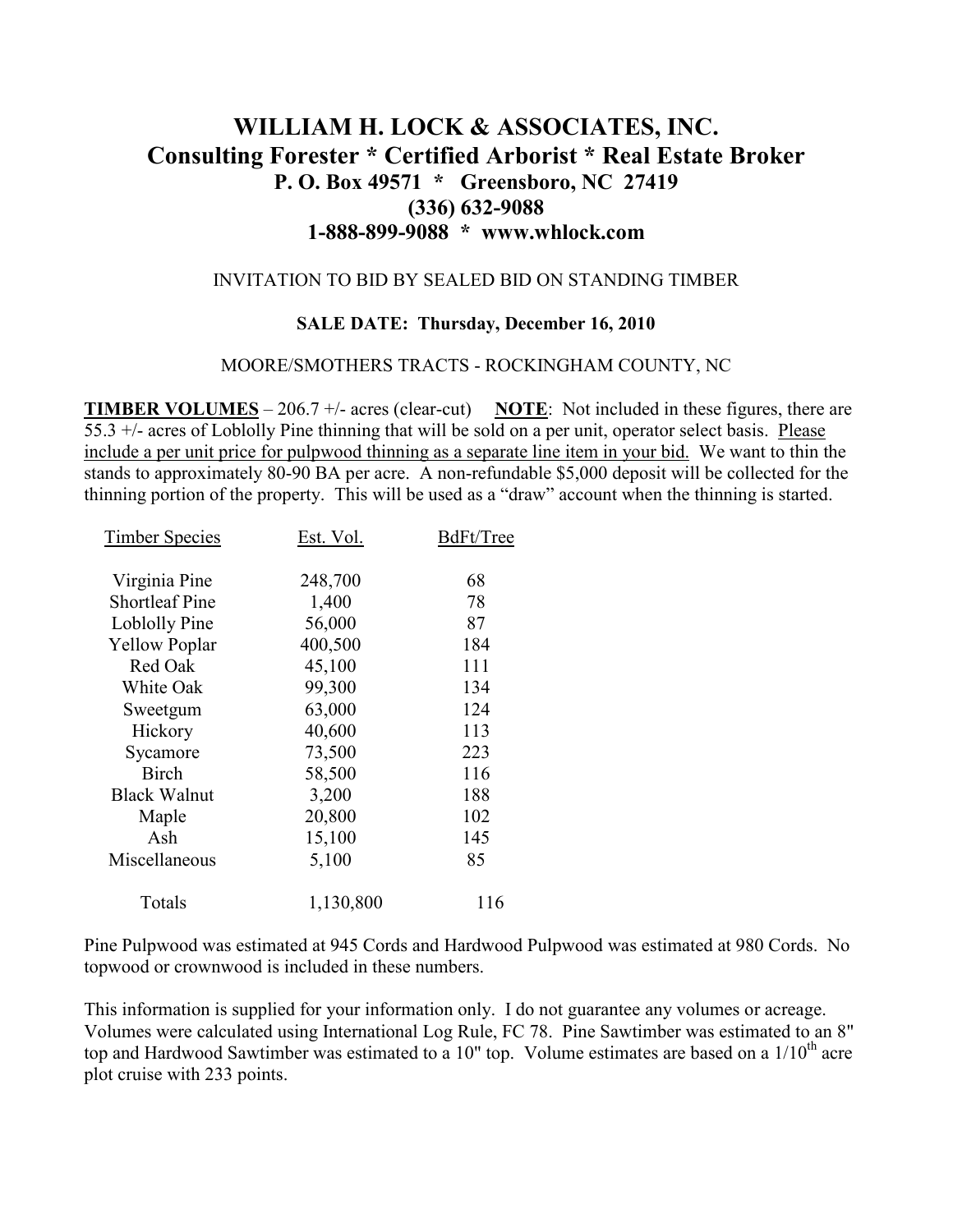Page Two Moore/Smothers Tracts - Timber Sale Sale Date: Thursday, December 16, 2010

### **LOCATION:**

The tracts are located in the northeastern section of Rockingham County on Sagebrush Road just off of Worsham Mill Road. There is also another access from Panther Road from the north. See attached location maps.

## **BIDS:**

The Moore/Smothers tracts are being sold on a lump sum, sealed bid basis. One bid, including the separate pulpwood per unit bid, will be accepted for all tracts combined. Bids will be accepted by **regular mail** if received by 5:00 pm on Wednesday, December 15, 2010 **OR** bids will be accepted by **email (whlock@whlock.com), telephone (336-632-9088), fax (336-632-9088), or in** person at my office until 11:00 am on Thursday, December 16, 2010. At 11:00 am on Thursday, December 16, 2010 all bids received will be recorded. The successful bidder will be notified within 24 hours of the bid openings. A 10% deposit may be requested to be delivered to William H. Lock & Associates, Inc. within 72 hours of the bid opening. The balance of the sales price is to be delivered at the sale closing which should occur after December 31, 2010 and on or before January 15, 2011. The seller reserves the right to refuse or accept any and all bids. Seller will consider all bids. The seller will be responsible for the timber deed preparation and the forestry consultant fees. The buyer will be responsible for all other closing costs. A \$1,000 performance deposit will be payable at closing and held in a non-interest bearing trust account until satisfactory completion of logging. The performance deposit does not limit the buyer's liability. A \$5,000 non-refundable deposit will be collected for the thinning portion.

### **PLACE OF SALE:**

The timber sale will be held at the office of William H. Lock & Associates, Inc. in Greensboro, NC. The office address is 7325 D-2 W. Friendly Avenue, Greensboro, NC 27410. Telephone and Fax: 336- 632-9088; Email-whlock@whlock.com

### **CONDITIONS OF SALE**:

1. The Buyer shall have 24 months from the date of the timber deed to cut and remove all merchantable timber within the "Sale Areas". Buyer agrees to follow all North Carolina Best Management Practices, Forest Practice Guidelines and any applicable River Basin Rules.

"Creek buffers" have been marked with blue paint. No blue painted trees marking the creek buffers may be harvested. Within the buffers, all pine of any size and hardwoods > 16" Diameter Breast Height may be harvested provided all Best Management Practices, Forest Practice Guidelines, and any applicable River Basin Rules are followed. Buyer agrees to use his best efforts in removing the larger stems from within the buffers and Seller acknowledges that some damage to the remaining stems may occur.

"Out" areas have been painted red. No harvesting will be allowed in these areas.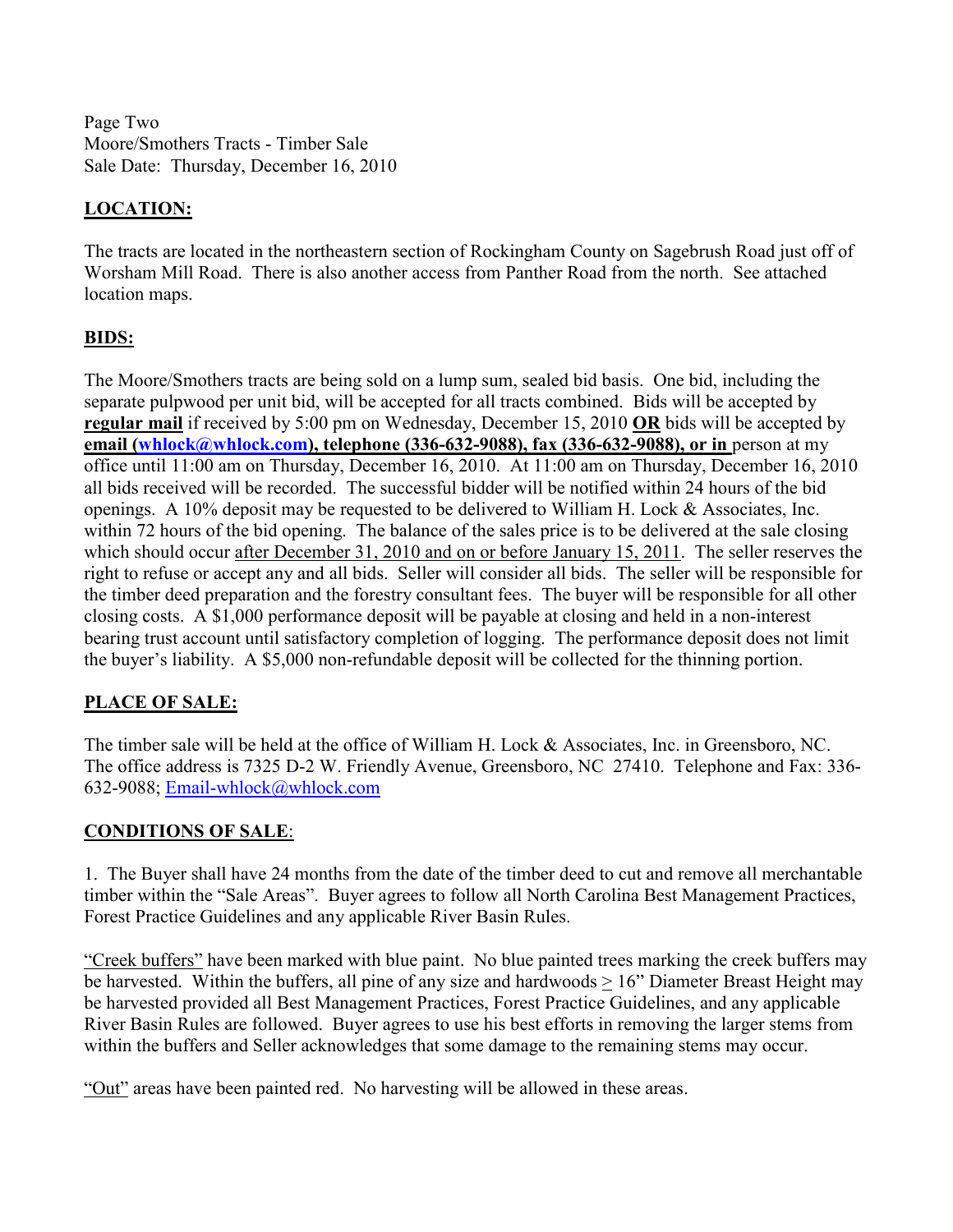Page Three Moore/Smothers Tracts - Timber Sale Sale Date: Thursday, December 16, 2010

"Thinning" boundaries have been painted orange. These areas will be harvested utilizing an operator select method. The Buyer shall harvest defective, diseased, crooked, and suppressed pines leaving the larger, more vigorous "crop" trees. The objective is to harvest the proper number of trees to leave an optimum stocking level of 80-90 square feet of basal area of growing Loblolly Pine timber. In areas where rows can be clearly identified, a fifth row thinning should be conducted with selected inferior trees being removed from between the rows. In areas where rows cannot be identified, corridors should be placed approximately 50' apart with thinning between corridors to achieve the target basal area.

In areas where a large component of Virginia Pine has become established, the Virginia pine component should be removed first. This will allow the Loblolly Pine component to then be thinned down to the target basal area. In the event an area is primarily Virginia Pine, a total harvest will be conducted with prior approval of William H. Lock & Associates, Inc. Seller, or seller's agent - William H. Lock & Associates, Inc., shall have the express right to halt all harvesting operations in the event the thinning operation is not achieving the desired basal area targets, if remaining stems are excessively damaged, or if any provisions of this contract are not being followed.

2. The Buyer shall access the tracts from Sagebrush Road and/or Panther Road. We have a signed access agreement for the Panther Road access. All access routes will need to be installed and/or maintained according to all North Carolina Best Management Practices, Forest Practice Guidelines and any applicable River Basin Rules. All access roadways must be left in similar or better condition at the completion of the harvesting operation. Call W.H. Lock if you have questions concerning access routes.

3. The Buyer is responsible for maintaining a clean site. No equipment parts, trash, tires or other debris shall be left on the property. It shall be the Buyer's responsibility to clean up any hazardous material or chemical waste spills including but not limited to Diesel Fuel, Hydraulic Fluid, Machine Oil, and/or Gasoline upon the subject property. Responsibility will include any required remediation including but not limited to the removal of contaminated soils. Harvesting operations must not interfere with any farming operations and farming operations must not interfere with any harvesting operations. Decking, loading or hauling will not be permitted in any existing open fields or pastures immediately adjacent to the timber unless approved by William H. Lock & Associates, Inc. If approved, open areas must be free of logging debris, smoothed when completed, and re-seeded if necessary.

4. The Buyer is responsible for following all Federal, State, and local regulations regarding timber harvesting activities. If required, Buyer is responsible for obtaining any necessary permits or licenses required for timber harvesting. All logging operations must conform to North Carolina Best Management Practices, Forest Practices Guidelines, and any applicable River Basin Rules. In the event that a non-compliance situation is identified on the tract as a result of the harvesting operation, William H. Lock & Associates, Inc. will have the express right to suspend the harvesting operation until the situation is brought into compliance. No trees or other logging debris shall be left in or across the property boundary, sale cutting lines or access roads and paths.